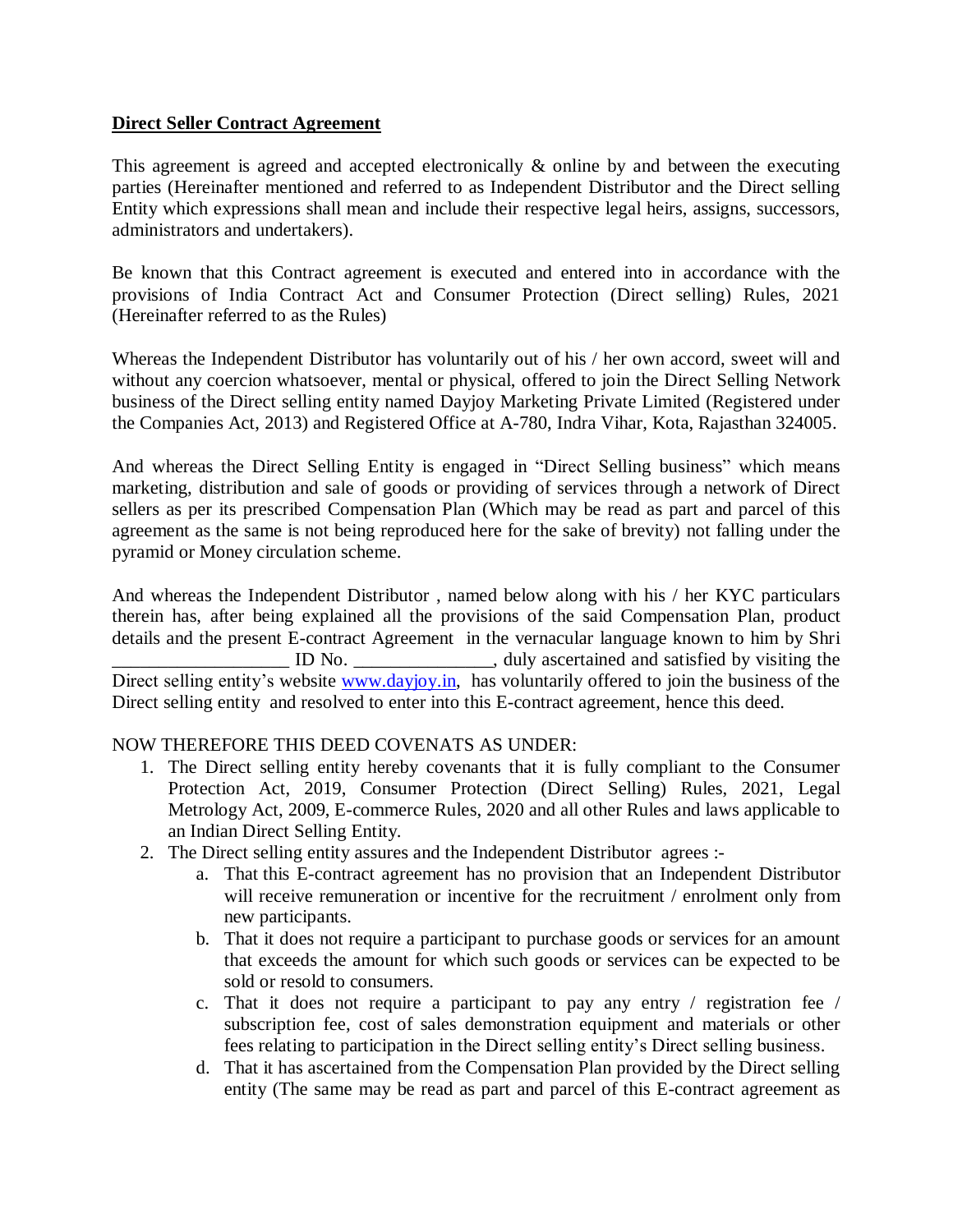the same is not being reproduced here for the sake of brevity), the stipulated amount of any or all types of Incentives, rewards, etc. including financial and non-financial benefits payable to the Independent Distributor are calculated only and only on the basis of effective sale, marketing and distribution of products and in no way on the basis of recruiting / sponsoring / introducing another Independent Distributor .

3. **Cooling Off Policy:** That the Direct selling entity allows or provides to the Independent Distributor herein a reasonable cooling off period in accordance with clause 3 (b) of the Rules, of the said Rules undertake to provide a newly registered Direct Seller a cooling off period of 30 days effective from the date of signing and execution of the contract agreement by him/her while registering as Independent Distributor with us wherein the said Independent Distributor can cancel the contract agreement without resulting in any breach of contract or levy of penalty.

# 4. **Buyback Policy:**

- a) If the product is in marketable\* condition and is returned within 30 days of receipt of goods accompanied by the original invoice, 100% of the amount as refund will be given.
- b) If the product is in Unmarketable\*\* condition and is returned within 30 days of receipt of goods refund value will be assessed by Grievance Redressal Officer and appropriate value will be given.

\*Marketable refers to products that are unopened, sealed and undamaged in any form whatsoever.

\*\*Unmarketable products are those which have been opened and its seal broken.

- 5. That the Independent Distributor herein agrees that the Direct selling entity has established a "Grievance Redressal Mechanism" for consumers and Independent Distributor s to redress their grievances and complaints, annexed herewith which may be read as part and parcel of these covenants as the same is not being reproduced here for the sake of brevity.
- 6. The Direct selling entity herein does not require, invite or solicit a Prospect or a would-be Direct Seller to invest money in any form whatsoever to participate in its Direct selling business. The Independent Distributor shall however be required to bear the cost of products purchased by him / her and does not include any provision that the Independent Distributor herein will receive compensation for the recruitment of other participants to participate. That he / she will receive compensation derived only and only from the sale, marketing and distribution of products, in accordance with the Compensation Plan provided and prescribed by the Direct selling entity, to which the Independent Distributor hereby agrees to whole of this covenant in letter and spirit.
- 7. That the Direct selling entity will provide all support to the Independent Distributor in delivery of the products through Franchisee / Pick-up centers / Available Courier / Transport or any other Logistics Service for maintaining effective support system.
- 8. That by accepting the Offer of the Independent Distributor herein the Direct selling entity requires him / her to do and complete the following steps. An Individual / Firm / entity eligible to enter into a contract as per the provisions of the India Contact Act, 1872 and wish to become a Independent Distributor of the Direct selling business of the entity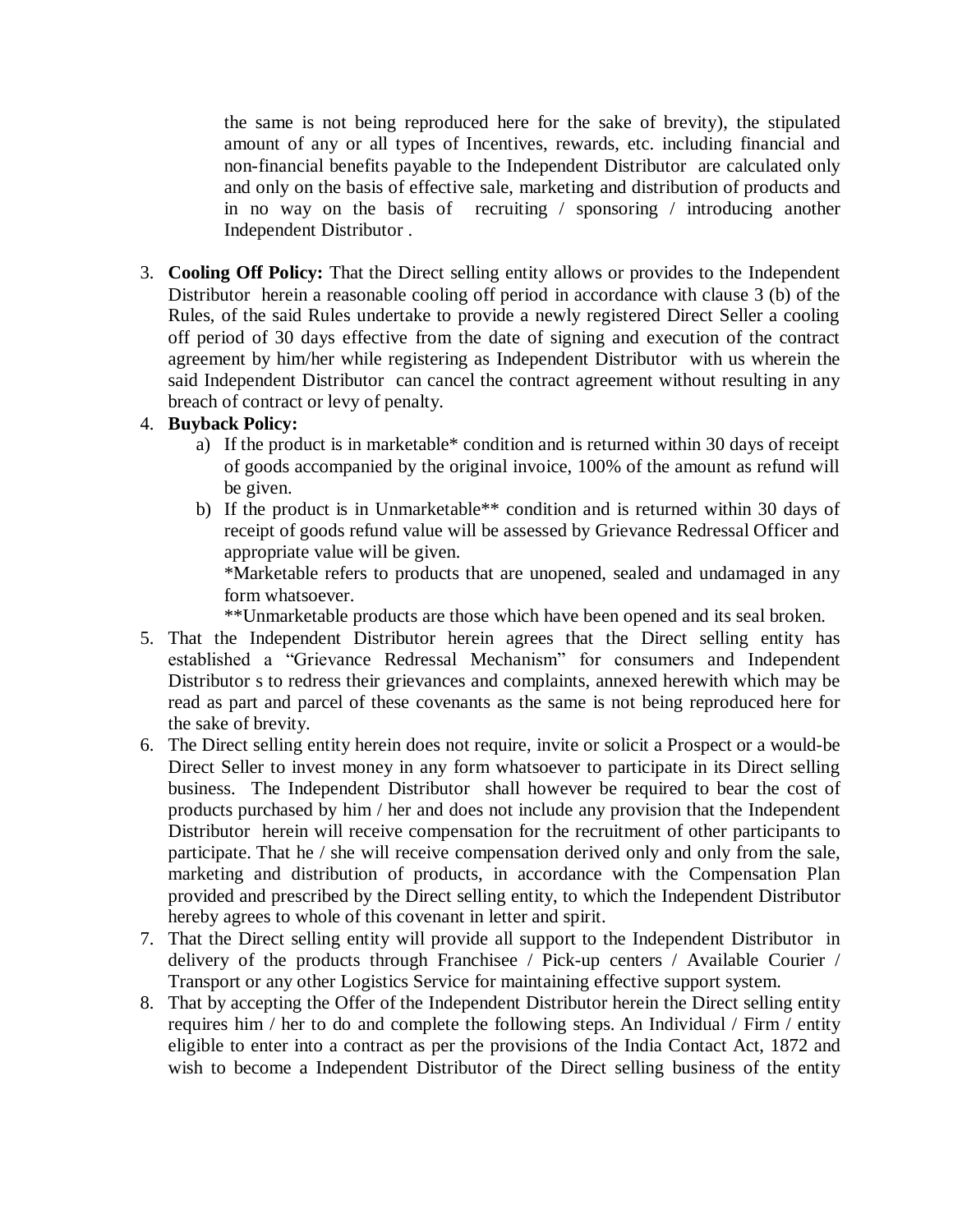herein, can apply to become a Independent Distributor for marketing and selling of Direct selling entity's product on pan India basis, in prescribed form through online method.

- a. Fill the application form online and upload scanned KYC documents.
- b. Accept the terms and condition of this E-contract agreement by clicking on "I AGREE" button below.
- c. On the completion of the above process, the Independent Distributor can take a printout of this agreement.
- d. Upon the execution of this agreement and after the verification of all the KYC documents uploaded through the above process, the applicant shall be accepted as an Independent Distributor of the Direct selling entity's business and a Unique Identification number and password shall be allotted to the applicant, to allow him / her to log on to access his / her own personal account maintained by the company on its website.
- e. That the Independent Distributor shall submit the following self-attested documents in hard copy to the Direct selling entity within 30 days from the date of execution of this Agreement (Including the acceptance of terms of this agreement) already accepted and agreed upon by clicking on "I AGREE" button at the bottom of these presents (agreement).
- f. That the Direct selling entity upon scrutiny and verification of the Application and KYC particulars may re-consider its decision and reject application of the Independent Distributor herein, to which the Independent Distributor hereby agrees. The Direct selling entity shall have sole discretion and shall be at liberty to reject his / her direct selling unique ID number, if the KYC and other documents in hard copy are found unsatisfactory, mollified. Forged or not conforming to Government guidelines prescribed for this purpose.
- g. That the KYC shall include but not limited to verified proof of address, proof of identity, and PAN as per the provisions of the Income Tax Act, 1961, as follows, duly issued bythe Government of India or a State / UT government.
	- i. Aadhaar Car
	- ii. Voter ID Card
	- iii. Passport
	- iv. Ration card
	- v. Any other identity document issued by the State / UT or central government which can be verified online.
	- vi. Additional Documents required for Applicant in case of a company or firm:
		- 1. CIN or Registration Certificate, MOA & AOA or Partnership Deed, as the case may be;
		- 2. PAN, GSTIN, FSSAI (wherever applicable)
		- 3. List of Directors / Partners of the applicant entity
		- 4. Board Resolution / Authorization in favor of the Director / Partner signing and executing this E-Contract agreement and Application.
- 9. The Independent Distributor herein declares that he / she / they has / have not been declared a bankrupt by a competent court of law as provided under clause (3) of section 79 of the Insolvency and Bankruptcy Code, 2016 and that he / she is neither of unsound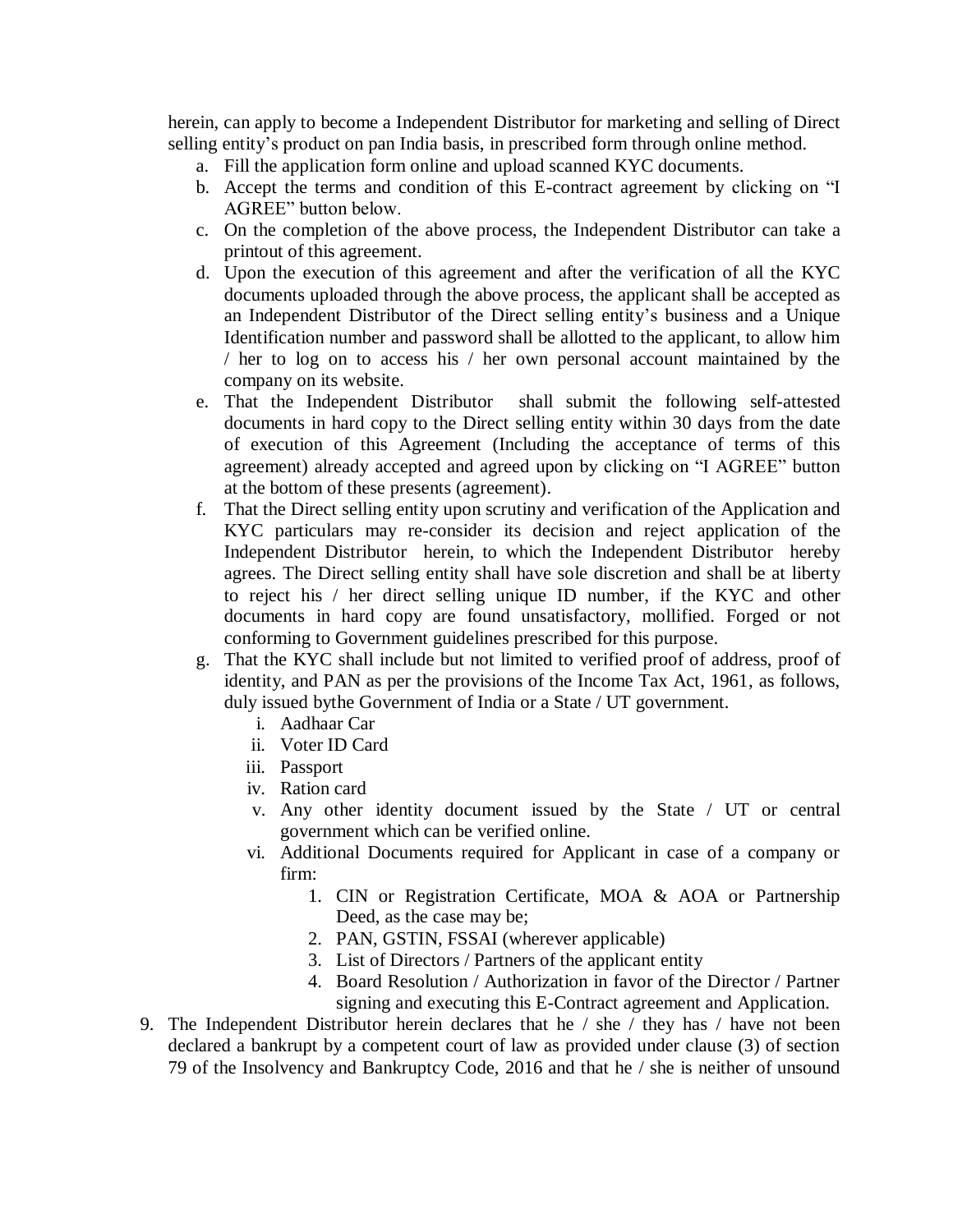mind nor convicted by any court of law in preceding five years" of the date of joining the Direct selling entity's business herein.

- 10. The Independent Distributor herein agrees that he/she shall take appropriate steps to ensure the protection of all sensitive personal information provided by the consumer with the applicable laws for the time being in force and ensure adequate safeguards to prevent access to, or misuse of, data by unauthorized persons.
- 11. The Independent Distributor herein agrees that he/she shall not visit a consumer's premises without identity card and prior appointment or approval.

## 12. **Scope of the Work**:

- a. That the Independent Distributor shall market, distribute and sell the products of the Direct selling entity using word of mouth publicity, display and demonstration of the products, distribution of pamphlets, and door to door selling to consumers and prospective Independent Distributor s.
- b. That the Direct selling entity shall be exclusive owner of the name and logo of the Direct selling entity. The Independent Distributor shall not use the trademark, logo type and design anywhere without prior written permission from the Direct selling entity. This permission, if given, can be withdrawn at any time by the Direct selling entity. Violations if any, shall be termed as violation of this agreement and may result in termination of this agreement and Independent Distributor -ship of the Independent Distributor, penal actions under the prevailing IPR laws and Rules at the sole discretion of the entity herein to which the Independent Distributor herein agrees.
- c. That the Independent Distributor shall not manipulate, alter, amend, add or delete any provisions of the Entity herein Compensation Plan, pricing of products, BV / PV points etc., in any way whatsoever and shall not send, transmit or otherwise communicate any messages to anybody on behalf of the Direct selling entity, contrary to entity's policies, principal, instructions and prescriptions without prior written authorization and permission for the same by the Direct selling entity.
- d. That the Independent Distributor will get specified percentage / points-based Incentives pertaining to the sales for selling the Direct selling entity's products under this E-contract Agreement.
- e. The payout shall be released only if it exceeds Rs 250/-. If the payout is less than that, it shall be clubbed with next payout and released once it exceeds Rs 250/-. However, if the distributor wishes to resign, any amount outstanding shall be paid irrespective of the limit of 250/-.
- f. That the Direct selling entity hereby covenants that it shall provide to the Independent Distributor with complete instruction book(s), catalogues, pamphlets for promoting sales, marketing and distribution and shall provide mandatory orientation training.
- g. That the Direct selling entity shall issue photo identity cards to Independent Distributor. This photo identity card shall be returned by the Independent Distributor to the Direct selling entity at the expiry / termination / revocation of this agreement and / or shall be destroyed but shall not be misused in any way or form whatsoever. The identity card shall contain the Name & Unique ID number (FSSAI Number, if applicable) of the Independent Distributor.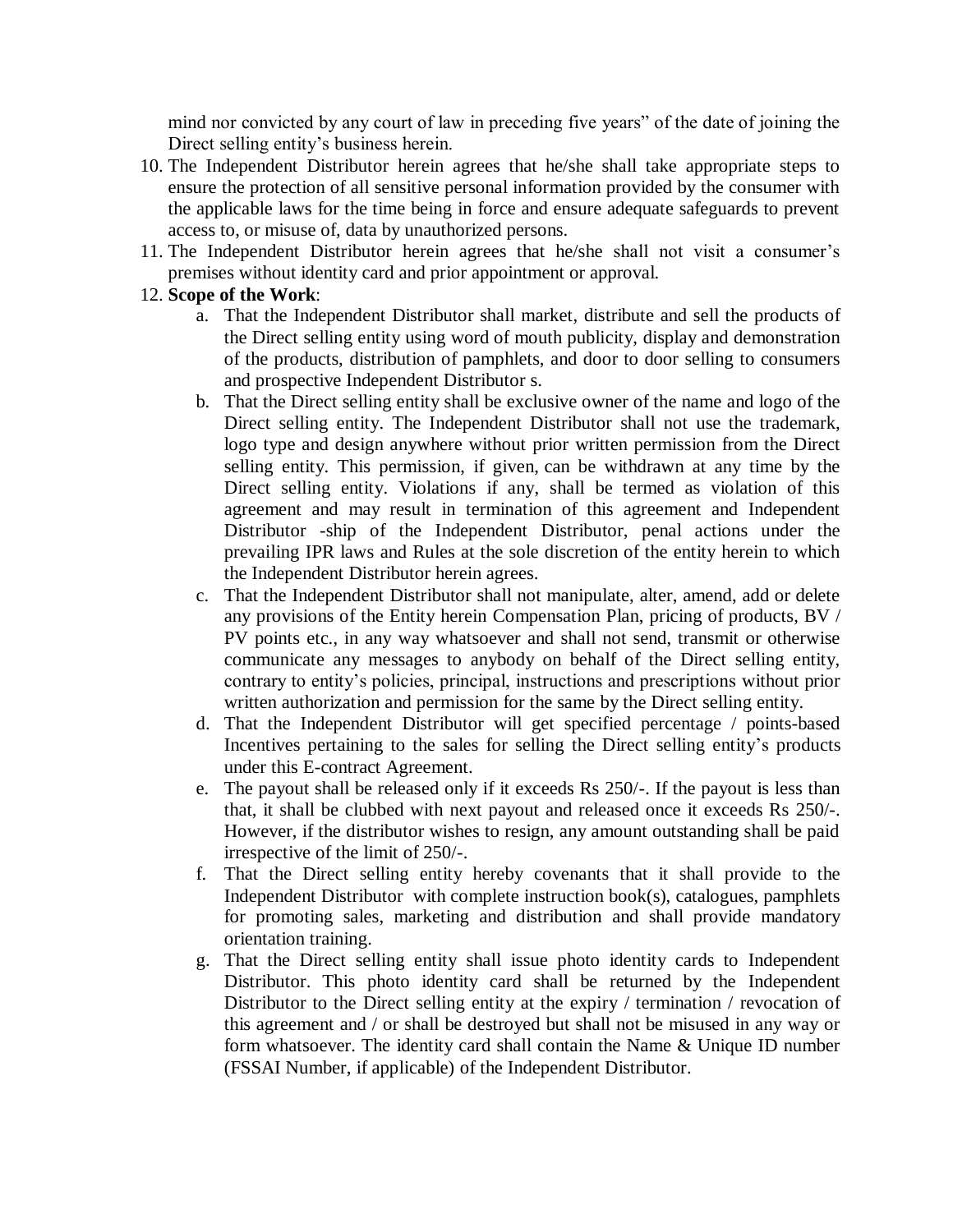- h. The Independent Distributor will not be authorized to collect any type of cash / cheque / demand draft in his own name, on behalf of the Direct selling entity. All cheques / demand drafts etc. should be drawn in the name of the Direct selling entity only and the same should be deposited with the Direct selling entity's office or other offices as may be specified by the Direct selling entity, within 24 hours of the time of receipt. Independent Distributor shall hold the said cash collection / cheque / DD in trust for and on behalf of the Direct selling entity. Upon failure to deposit the said cash collection / cheque / DD, Independent Distributor shall be liable to pay damages / compensation and Mesne-profit, if any. The receipt / invoice issued by the Direct selling entity only would be valid documentary evidence in the hand of the consumer. It means Independent Distributor would not be authorized to issue any receipt / invoice on behalf of the Direct selling entity.
- i. That the Direct selling entity may open following facilities for sale of its products:
	- i. Online Portal / E-commerce
	- ii. Stores (Retail Outlets)
	- iii. Authorized Sales Point / Pickup Center
- j. That a Independent Distributor is not authorized to sell any product of the Direct selling entity herein on e-commerce platform / marketplace, without prior written consent, permission or authorization of the entity herein the Independent Distributor is also prohibited from listing, marketing, advertising, promoting, discussing, or selling any product, or the business opportunity on any website or online forum that offers auction as a mode of selling.
- 13. **Sales Incentives / Commission Structure or other Benefit:** The Independent Distributor shall be eligible for the following financial incentives and / or privileges:
	- a. Incentives on the sales, marketing and distribution of products and / or services by the Independent Distributor and his / her team or network of Independent Distributor s, as per the Compensation Plan of the entity herein, annexed herewith but not being reproduced here for the sake of brevity.
	- b. Independent Distributor can Market, sell or distribute Direct selling entity herein's Products on Pan India basis. There is no territorial restriction or limit to sell the products.
	- c. He / she can always check and inspect his / her account on the Direct selling entity's website by using his / her Unique ID and Password allotted to him / her by the Direct selling entity.
	- d. That the Direct selling entity reserves the right to restrict the list of products for a particular area / region.
	- e. That price revisions, Government directives, market forces etc., may tend and force the entity herein to change the Direct Selling entity's Sales Incentive policy and the Direct Selling entity's decision in this regard will be final and binding. In all such cases, the amendments will be notified on the Direct Selling entity's website and such notifications shall be binding on the Independent Distributor. However, if any Independent Distributor does not agree to be bound by such amendment, he / she may terminate this agreement within 30 days of such publication by giving a written notice communicating his / her objections, if any, to the Direct selling entity. Without submission of the objection for modification etc., if a Independent Distributor continues the Direct Selling business and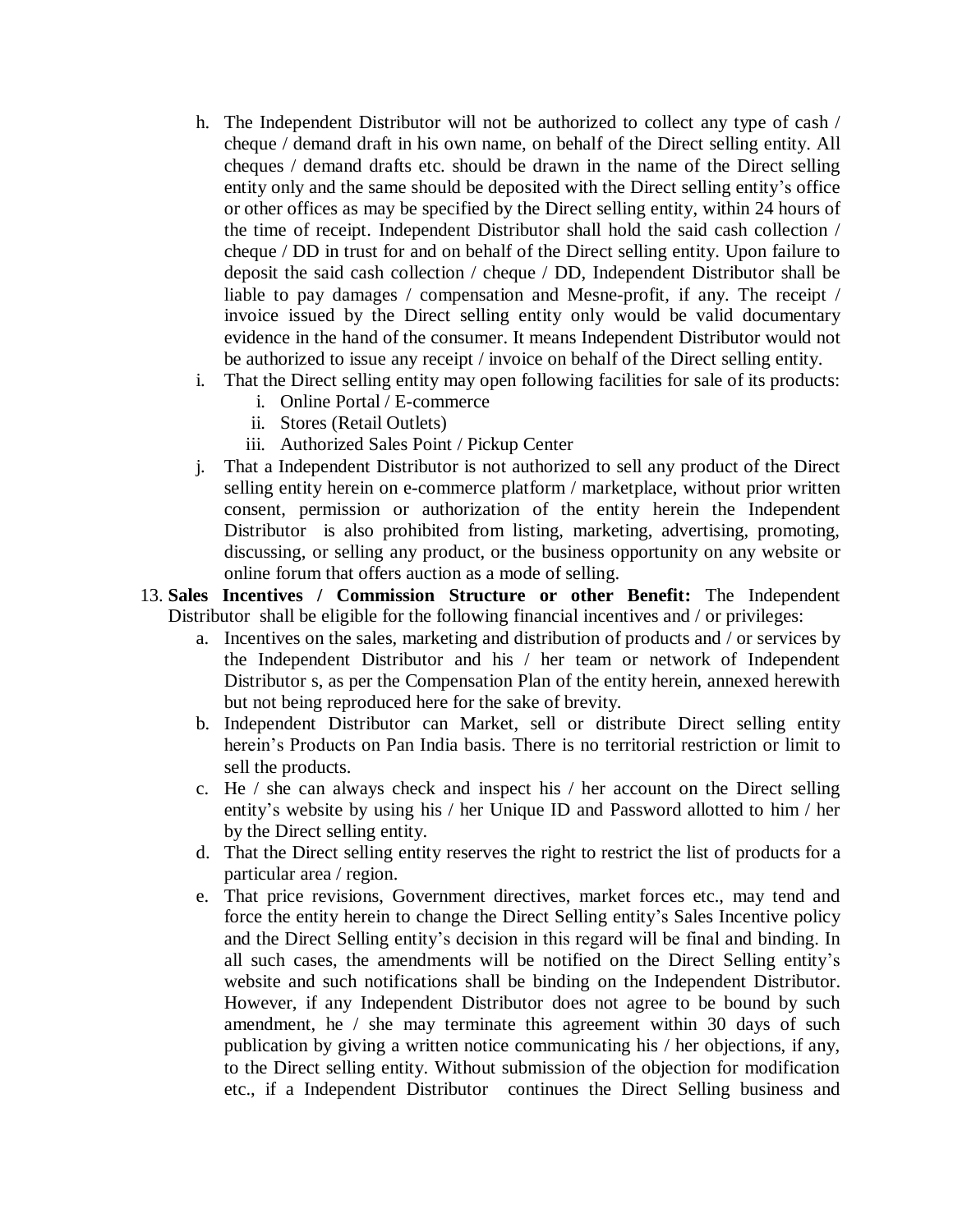activities of the entity herein then it will be deemed and presumed that he / she has accepted all modifications and amendments in the terms & conditions for future.

- f. That all payments and transactions shall be valued in India Rupees (INR).
- g. That the Direct selling entity does not guarantee / assure / promise or offer any facilitation fees or any amount or quantum of income whatsoever to the Independent Distributor on account of becoming an Independent Distributor of the Direct selling entity.
- h. That Sales Incentives to the Independent Distributor shall be subject to all statutory deductions as applicable like TDS etc.
- i. That Sales Incentive accrued and paid to the Independent Distributor is inclusive of all taxes.
- 14. That the Direct selling entity shall provide accurate and complete information to prospective and existing Independent Distributor s concerning the reasonable amount of earning opportunity and related rights and obligations.
- 15. That the Direct selling entity shall pay all dues to the Independent Distributor and make withholdings, if any, in a commercially reasonable manner.
- 16. That Direct selling entity does not require an Independent Distributor to maintain an office or establishment in furtherance of his / her entrepreneurship and if an Independent Distributor does so then he / she himself / herself will be responsible to bear such expenses and the Direct selling entity will in no way be responsible to refund or reimburse the same.
- 17. The second party hereby agrees not to represent, sell or distribute the products and brands of or any other direct selling company during the tenure of the agreement. If it is the case, the registered distributor ID will be terminated with immediate effect.
- 18. The second party hereby agrees that, it will be their sole responsibility to sell the products, purchased from the first party by their skill, ability and personal application, goods / products once sold, will not be taken back under any circumstances other than the buyback policy of the first party and this risk of loss and damages shall be sustained by the second party only with their own cost.
- 19. That Unique Identification Number will have to be quoted by the Independent Distributor in all his / her transactions and correspondence with the Direct selling entity. The Unique Identification Number once allotted cannot be altered at any point of time. That no communication will be entertained without Unique Identification Number and password. Independent Distributor shall preserve the Unique Identification Number and Password properly as it is must for logging on to the website of the entity herein.
- 20. That the Independent Distributor shall be faithful to the Direct selling entity and shall uphold the integrity and decorum to the Direct selling entity and shall maintain good relations with other Independent Distributor and customers also.
- 21. That the Independent Distributor shall abide with policies, procedures, rules and regulations prescribed by the Direct selling entity as well as all laws, rules, regulations, directives and rules issued by Government of India, a State Government, a Local body, a Court of Law and local administration, from time to time. An Independent Distributor will also not indulge in any deceptive or unlawful trade practices such as Mis-selling or Unfair Trade Practices as mentioned in clauses 3 (f, g, and i) as defined in the Rules and Clause  $2(1)$ ,  $(18)$ ,  $(20)$   $(41)$  to 4  $(43)$  and  $(47)$  of the Consumer Protection Act,  $2019$  and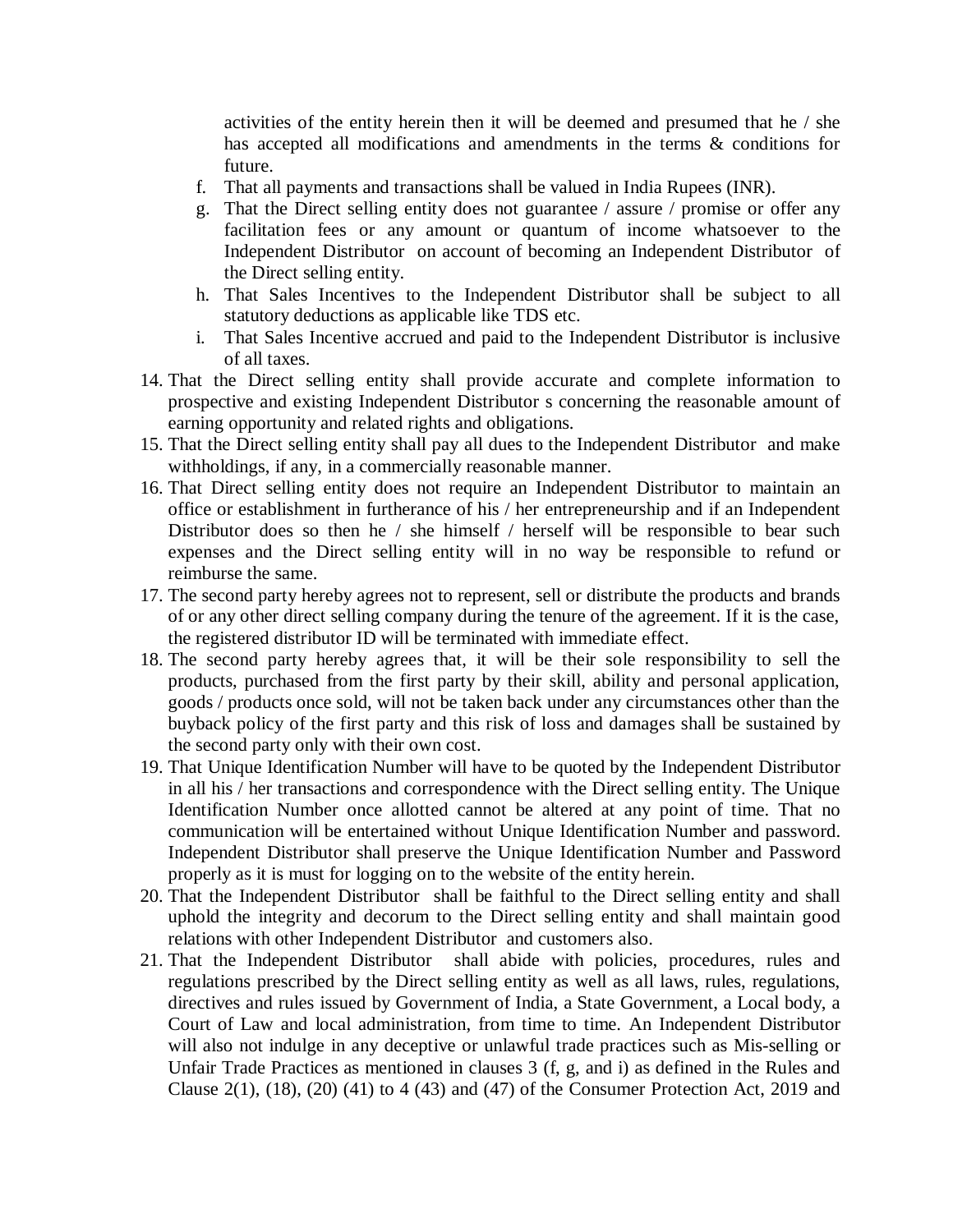if does so then he / she shall be only and solely responsible for the consequences and perils thereof.

- 22. That the Independent Distributor shall be liable to produce / show / explain the Compensation Plan to the prospects as has been received by him / her. If the Direct selling entity notices that the Independent Distributor is working in a way not permitted / authorized, then the Direct Selling entity shall have exclusive powers to terminate or bar him / her from the Direct selling entity's Direct selling business with or without giving a show cause notice.
- 23. That the Independent Distributor cannot conduct or announce personal level business promotion activities by offering cash rewards, trips, valuables, etc.
- 24. That the Independent Distributor is personally liable for delivery of goods to its customers. He is also liable to collect products from where it reaches last by the transporter / courier.
- 25. That the Independent Distributor is prohibited from mentioning / posting / telecasting any inappropriate or defaming content about the Direct selling entity, its products, etc. in any social media platforms. If he / she does any act in contravention to this clause, then this contract agreement will be deemed terminated and the Direct selling entity reserves rights to initiate appropriate legal action against him / her.
- 26. That only one Independent Distributor -ship code shall be issued on one PAN Card.
- 27. That the Independent Distributor hereby undertakes not to compel or induce or mislead any person with any false statement / promise to purchase products from the Direct selling entity or to become Independent Distributor of the Direct selling entity.
- 28. All statutory changes will be in force with immediate effect or as per the law prescribed.
- 29. Any notice or correspondence's addressed and sent to the Independent Distributor 's registered address, E-mail ID and Mobile Number mentioned in the Application Form for registration as Independent Distributor by registered post or a Courier Service or E-mail or Whatsapp message shall be construed as legally delivered to the addressee. However, it is advisable that every Independent Distributor shall immediately inform the Direct selling entity about the change in his / her address, E-mail ID and Mobile Number failing which the Independent Distributor 's non-deliverance claim shall not be tenable at any cost whatsoever.
- 30. The term of this E-contract agreement is at will, subject to earlier termination in accordance with this E-contract agreement or in accordance with law. If this E- Contract Agreement is terminated for any reason whatsoever, the Independent Distributor understands that his / her right to sell the products and receiving incentives with respect of his / her activities as an Independent Distributor will cease immediately. Direct selling entity reserves the right to terminate this E-contract agreement if any condition(s) of this E- Contract Agreement are violated by an Independent Distributor.
- 31. **Limitation of Action:** If an Independent Distributor wishes to bring any grievance to the notice of the Direct selling entity he can do so as per the "Grievance Redressal Mechanism" annexed to this agreement may be read as part and parcel of this agreement as the same is not being reproduced here for the sake of brevity.
- 32. **Indemnification**: That the Independent Distributor agrees to protect, defend, indemnify and hold harmless Direct selling entity and its employees, officers, directors, agents or representatives from and against any and all liabilities, damages, fines, penalties and costs (including legal costs and disbursements) arising from or relating to: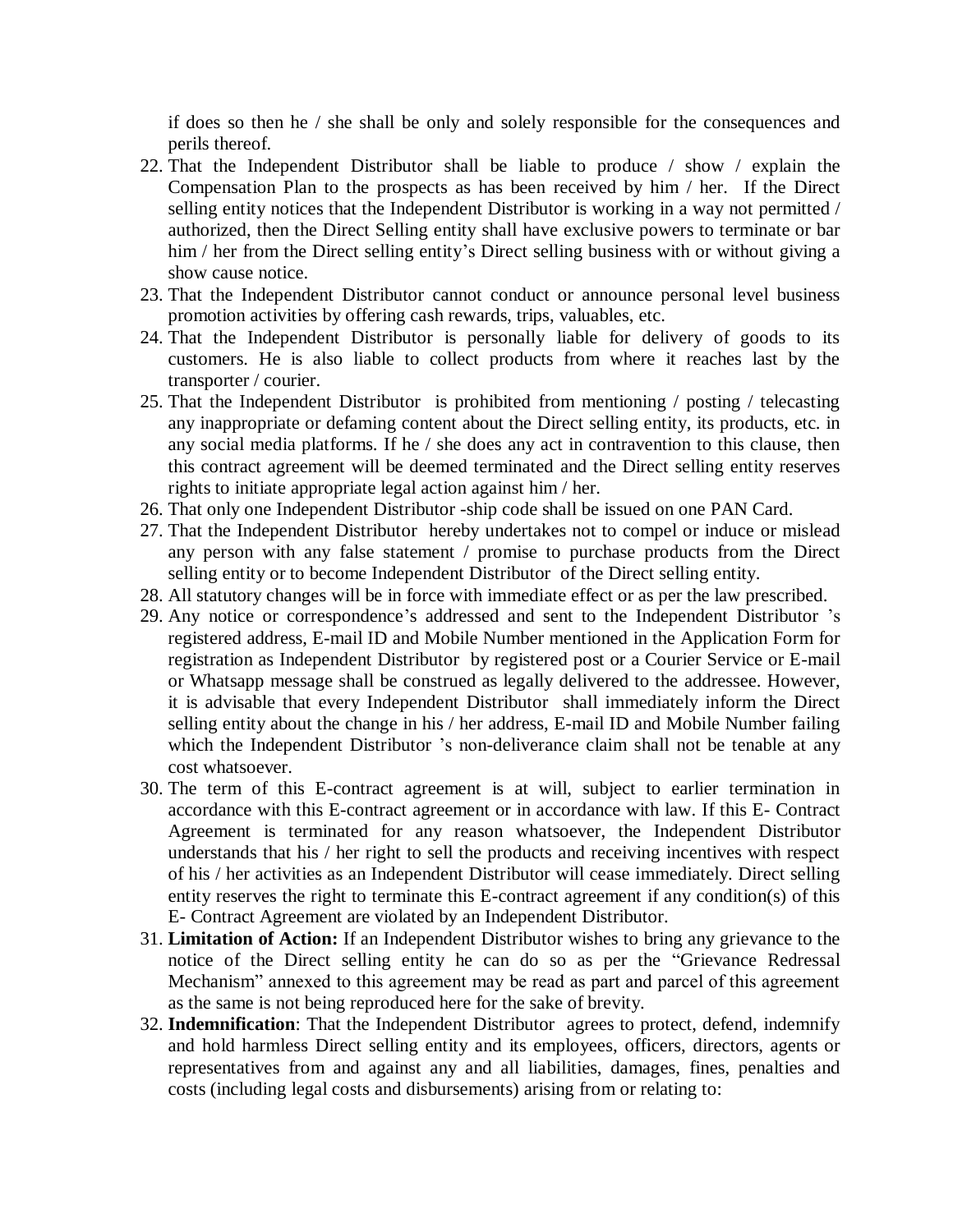- a. Any breach of any statute, regulation, direction, orders or standards notified by any governmental body, agency, or regulator applicable to the Independent Distributor including payment and deposit of taxes; on account of Income tax, GST, Trade tax, Professional Tax, whenever applicable and shall obtain necessary registrations / licenses whenever applicable and required under law.
- b. Any breach of the terms and conditions of this E-contract agreement by the Independent Distributor ,
- c. Any claim of any infringement of any intellectual property right or any other right of any third party or of law by the Independent Distributor ; or
- d. Against all matters of embezzlement, misappropriation or misapplications of collection / moneys which may from time to time during the continuance of the Agreement come into his / her / its possession / control.
- 33. **Relationship**: That the Independent Distributor understands that it is an independently owned business entity and this Agreement does not make it, Direct selling entity's employee, associate or agent or legal representative for any purpose whatsoever. The Independent Distributor does not possess any express or implied right or authority to assume or to undertake any obligation in respect of or on behalf of or in the name of the Direct selling entity or to bind the Direct Selling entity in any manner whatsoever. In case, a Independent Distributor violates this provision in any manner whatsoever then he / she shall be responsible for all types of consequences be it financial, statutory, civil or criminal.

#### 34. **Suspension, Revocation or Termination of this E-contract agreement**:

- a. That the Direct selling entity reserves the right to suspend the operation of this Econtract agreement, at any time, due to change in its own license conditions or upon directions from the competent government authorities. In such a situation, Direct selling entity shall not be responsible for any damage or loss caused or arisen out of aforesaid action.
- b. That in case of violation of any of the provisions of this agreement stated here-inbefore and agreed upon by the Independent Distributor , the Direct selling entity may, without prejudice to any other remedy available, issue a one month's written notice and call upon the Independent Distributor to explain his conduct in writing failing which or if the explanation is found unsatisfactory and unacceptable in the ordinary course of business, suspend / block / terminate the Independent Distributor from further conducting the business of the Direct selling entity.
- c. That the Independent Distributor may terminate this agreement at any time by giving a written notice of one month to the Direct selling entity at the Registered address of the Direct selling entity.
- 35. **Actions pursuant to Suspension / Blocking / Termination of this E-contract agreement:** That notwithstanding any other rights and remedies provided elsewhere in the agreement, upon termination of this agreement:
	- a. The Independent Distributor shall not represent the Direct selling entity in any of its dealings.
	- b. The Independent Distributor shall not intentionally or otherwise commit any act(s) as would keep a third party to believe that the Direct selling entity is still having Direct selling agreement with the Independent Distributor .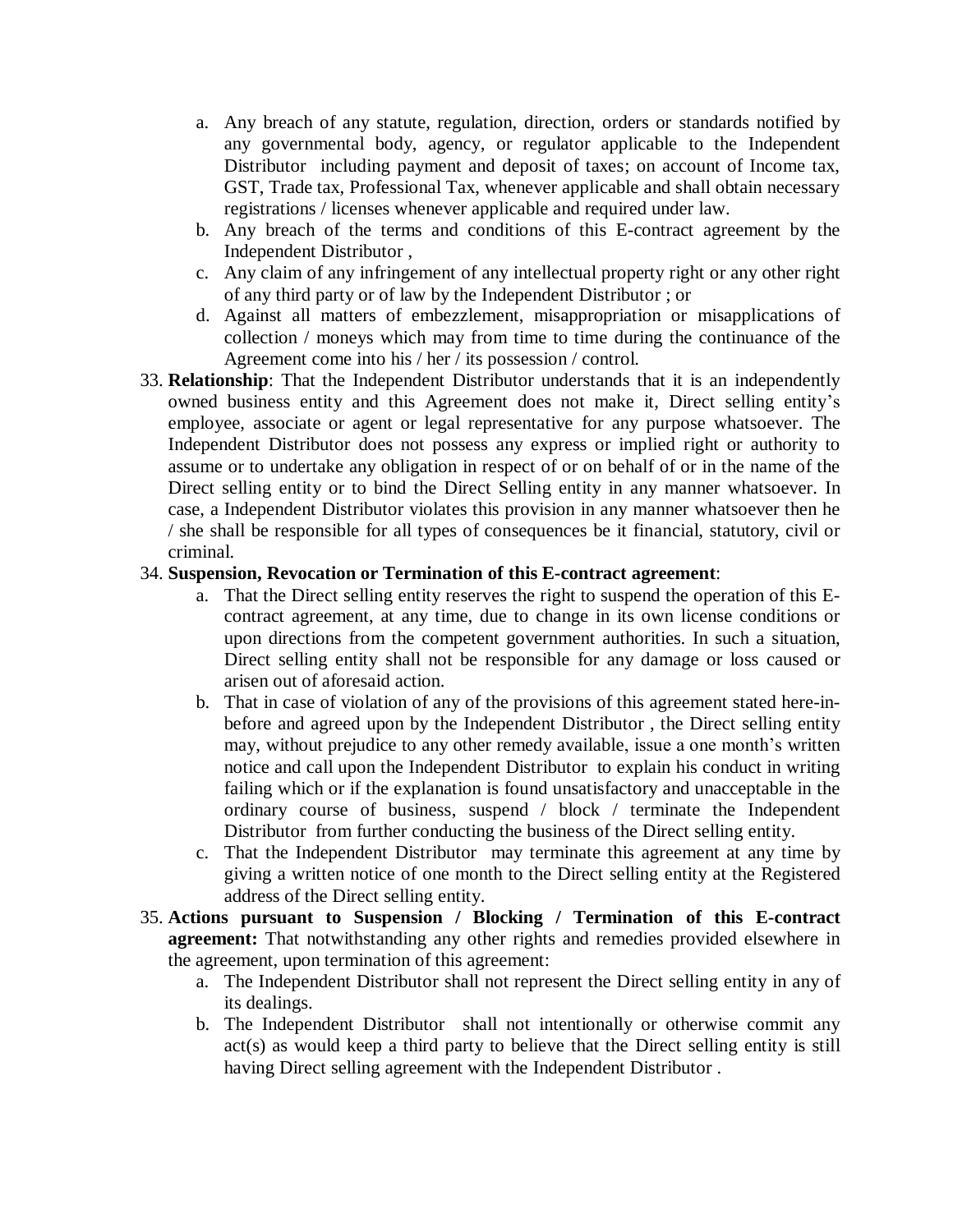- c. The Independent Distributor shall stop using the Direct selling entity's name, trademark, logo, etc., in any audio or visual form.
- d. All obligations and liabilities of such Independent Distributor to the Direct selling entity existing on the date having accrued during the validity of this Agreement will have to be fulfilled, met and satisfied by the Independent Distributor in every manner whatsoever.
- e. In case of Non Performance by the second party for the continuous 6 months First party will issue notice of Termination to the Second party. If the Second Party wishes to ask the First Party to review the decision to terminate, he / she shall make such a request to the First Party in writing within thirty (30) days from the date of notice of termination. If the First Party does not receive such request within the thirty (30) days period, the termination will automatically be deemed final.

# 36. **Governing Laws and Regulations**

- a. That this Agreements shall be governed by the provisions of the Indian Contract Act, 1872, the Consumer Protection Act, 2019, Consumer Protection (Direct Selling} Rules, 2021 or other laws of the land.
- 37. **Dispute Settlement:** The Independent Distributor herein agrees and accepts that the remedial action available to him / her in the event of any interpretation of any question of law, dispute or difference arising under this agreement or in connection there-with (except as to the matters, the decision to which is specifically provided under this agreement), the same shall be as under:
	- a. As per the Grievance Redressal Mechanism offered by the entity herein and forming part of this contract agreement;
	- b. Thereafter, the dispute if any shall be referred to National Consumer Helpline or State consumer Helpline for effective Mediation;
	- c. Disputes if any shall be resolved in accordance with the provisions of the India Arbitration and Reconciliation Act and mediation provisions of Consumer Protection Act, 2019 OR
	- d. Referred to a legal forum dealing with consumer disputes having jurisdiction in the District of Kota, Rajasthan.
- 38. **Force- Majeure:** That if at any time, during the continuance of this agreement, the performance in whole or in part, by the Direct selling entity, of any obligation under this ais prevented or delayed, by reason of war, or hostility, acts of the public enemy, civic commotion, sabotage, Act of State or direction from Statutory Authority, explosion, epidemic, quarantine restriction, strikes and lockouts, fire, floods, natural calamities / Disaster or any act of God (hereinafter referred to as event), neither party shall, by reason of such event, be entitled to terminate this agreement, nor shall either party have any such claims for damages against the other, in respect of such non-performance or delay in performance. Provided that the Services under this agreement shall be resumed as soon as practicable, after such event comes to an end or ceases to exist.

#### 39. **The Independent Distributor hereby covenants as under**:

a. That he / she has clearly understood the application form, Compensation Plan of the Direct Selling Entity, its limitations and conditions and he / she is not relying upon any representation or promises that are not set out in this E-contract agreement.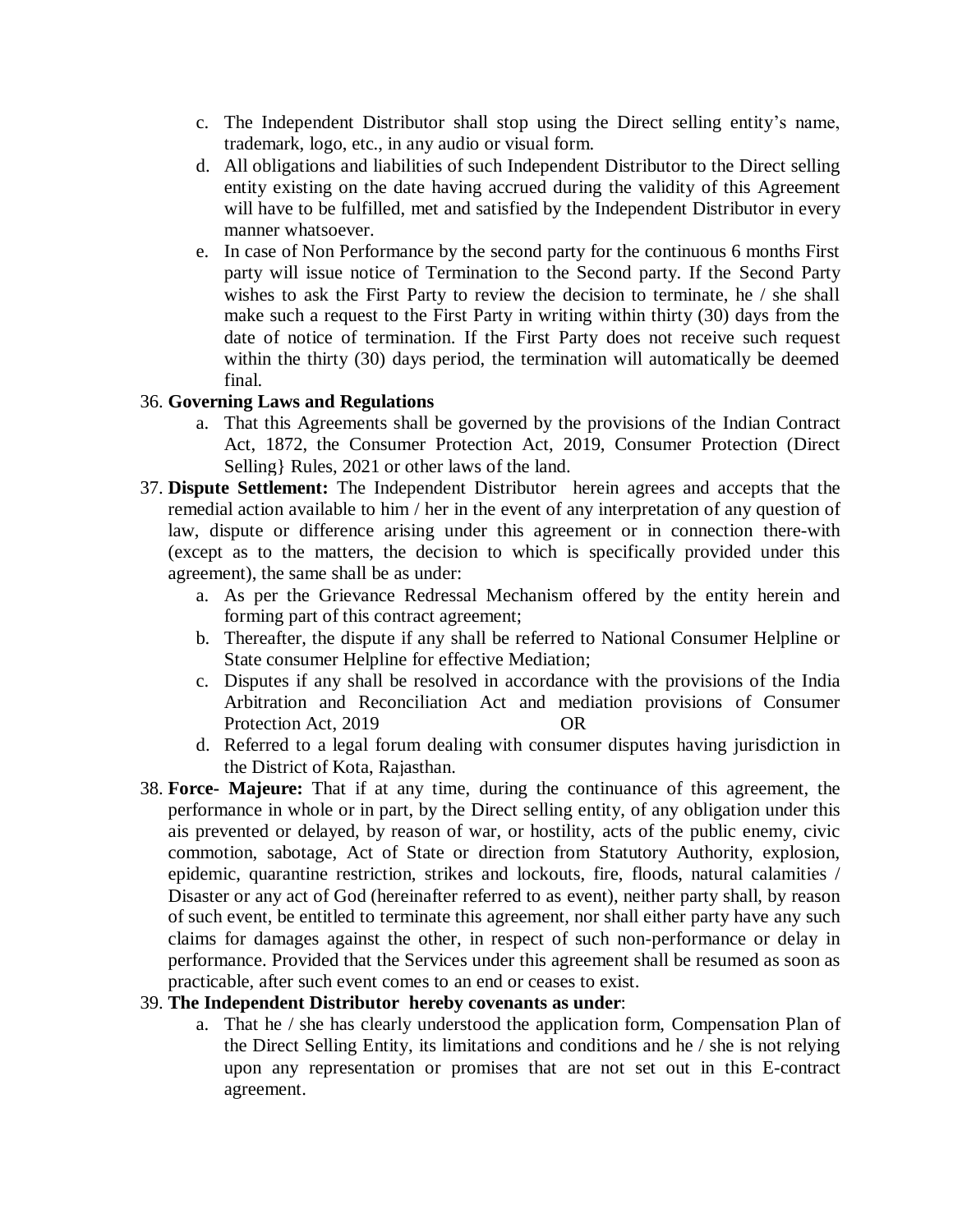- b. That relation between the Direct selling entity and the Independent Distributor and all his / her activities here under shall be governed in addition to this agreement, by the rules / procedures contained in the Business / Compensation available on website. The Independent Distributor confirms that he / she has read out and / or has been read out in the vernacular language known to him / her by the person named hereinabove, all the terms & conditions thereof and agrees to be bound by them.
- c. That Independent Distributor, hereby declares that all the information furnished by him / her to the Direct selling entity are true and correct. Direct selling entity shall be at sole discretion and liberty to take any action against the Independent Distributor in the event, it is discovered that the Independent Distributor furnished any wrong / false information to the Direct Selling entity.
- d. The Independent Distributor herein very well understands that violation of this contract agreement in any way whatsoever may result in termination of this agreement as per procedure laid down therein.

IN TOKEN OF HIS / HER AGREEING TO AND ACCEPTING ALL PROVISIONS OF THIS CONTRACT AGREEMENT SET HEREINABOVE, HE / SHE IS CLICKING ON THE "I AGREE" BUTTON GIVEN HEREIN.

I AGREE & ACCEPT

|                    | Bank $A/C$ No/ $\_\_\_\_\_\_\_\_\_\_\_\_\_$ |  |
|--------------------|---------------------------------------------|--|
|                    | IFSC Code                                   |  |
| Resident of        |                                             |  |
| $\frac{1}{1}$      |                                             |  |
| Pin Code           |                                             |  |
|                    |                                             |  |
| PA NO.             |                                             |  |
| <b>AANDHAR NO.</b> |                                             |  |

Name of the Bank & Branch

| <b>AGREE</b>  | X. |
|---------------|----|
| <b>ACCEPT</b> |    |
|               |    |

NODAL OFFICER